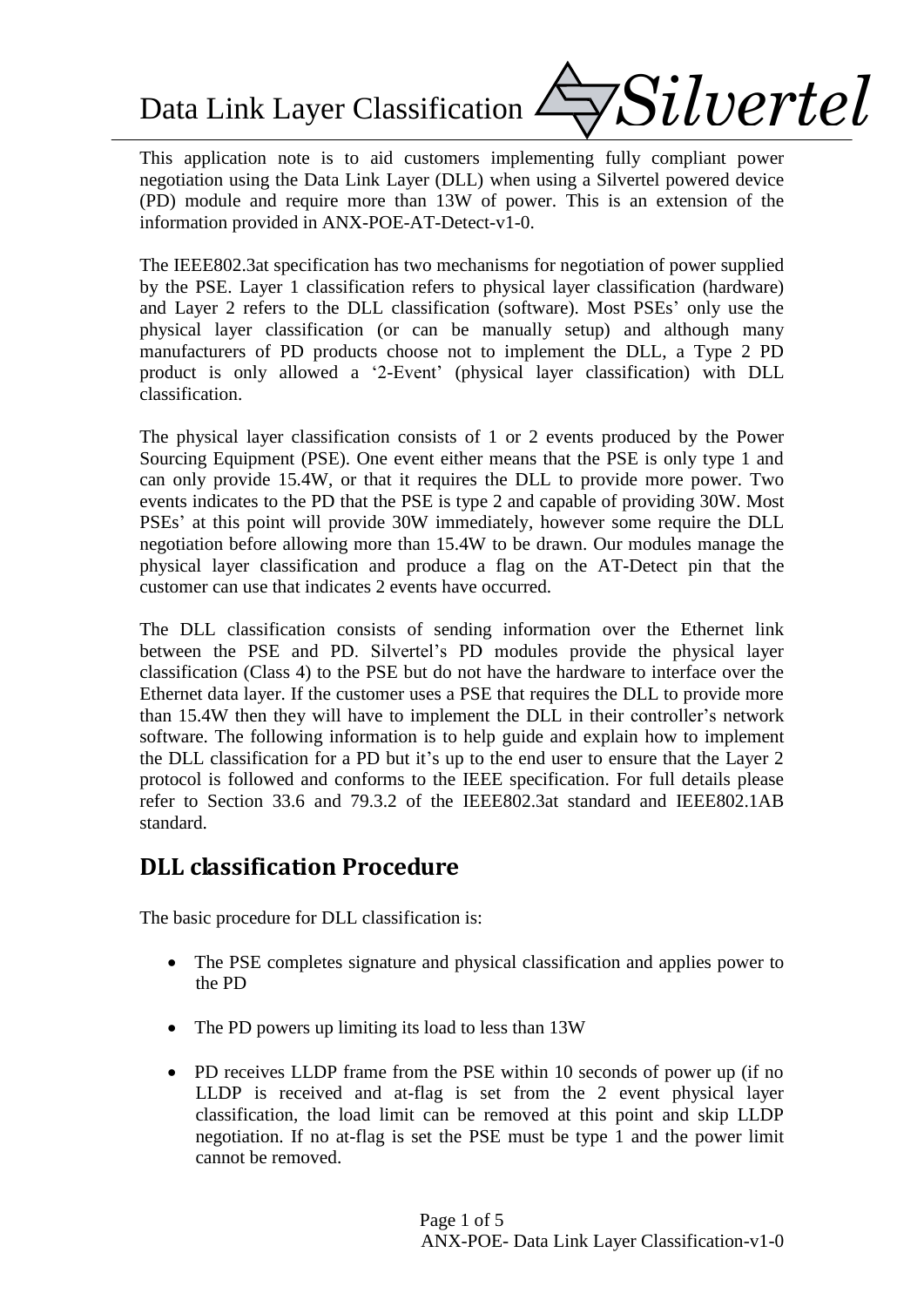Data Link Layer Classification  $\angle$ 



- If it is received the PD checks the TLV info by checking for type 2 PSE in the type/source/priority field of the received LLDPDU, bit 7 and 6 should read "00" (see DLL data format section)
- The PD sends response with requested power level (in both allocated and requested field) within 5 minutes of power up. (This time allows for any initialisation time in the PD).
- PSE should then respond with updated TLV with the new allocated power.
- PD checks response. If allocated power is equal to the requested power then the power limit can be removed.

It is also possible to dynamically request new power requirements when in the normal running state. For example an IP camera that at night might need 25W for powering the camera and IR lights but only needs 15W in the day when the light is off and therefore power management can be achieved by helping the PSE optimise its power allocation. The PD could reduce its requested power during the day and request an increase at night by using the following process:

#### **For power increase:**

- The PD sends a TLV with a new PD requested power value.
- When the PD receives a TLV from the PSE with an updated PSE allocated power value, the load can be increased.

### **For power reduction:**

- The PD load is reduced to the new level
- The PD sends a TLV with a new PD requested power value.
- The PD should check it receives the TLV from the PSE with an updated PSE allocated power value.

# **DLL data format**

The DLL classification is completed using Ethernet frames with ethtype of LLDP (0x88CC). The source address for the frame should be set to the MAC of the transmitting station and destination address should be one of the LLDP\_broadcast addresses or the actual mac address of the destination station. We would suggest it is set to "01-80-C2-00-00-0E" this will only be propagated over 1 link to the PSE.

The frame payload will be a LLDPDU that contains the IEEE802.3 Organizationally Specific TLV Power via MDI to complete the DLL classification and conform to all mandatory parts of IEEEStd802.1AB. This means that the LLDPDU shall take the following form: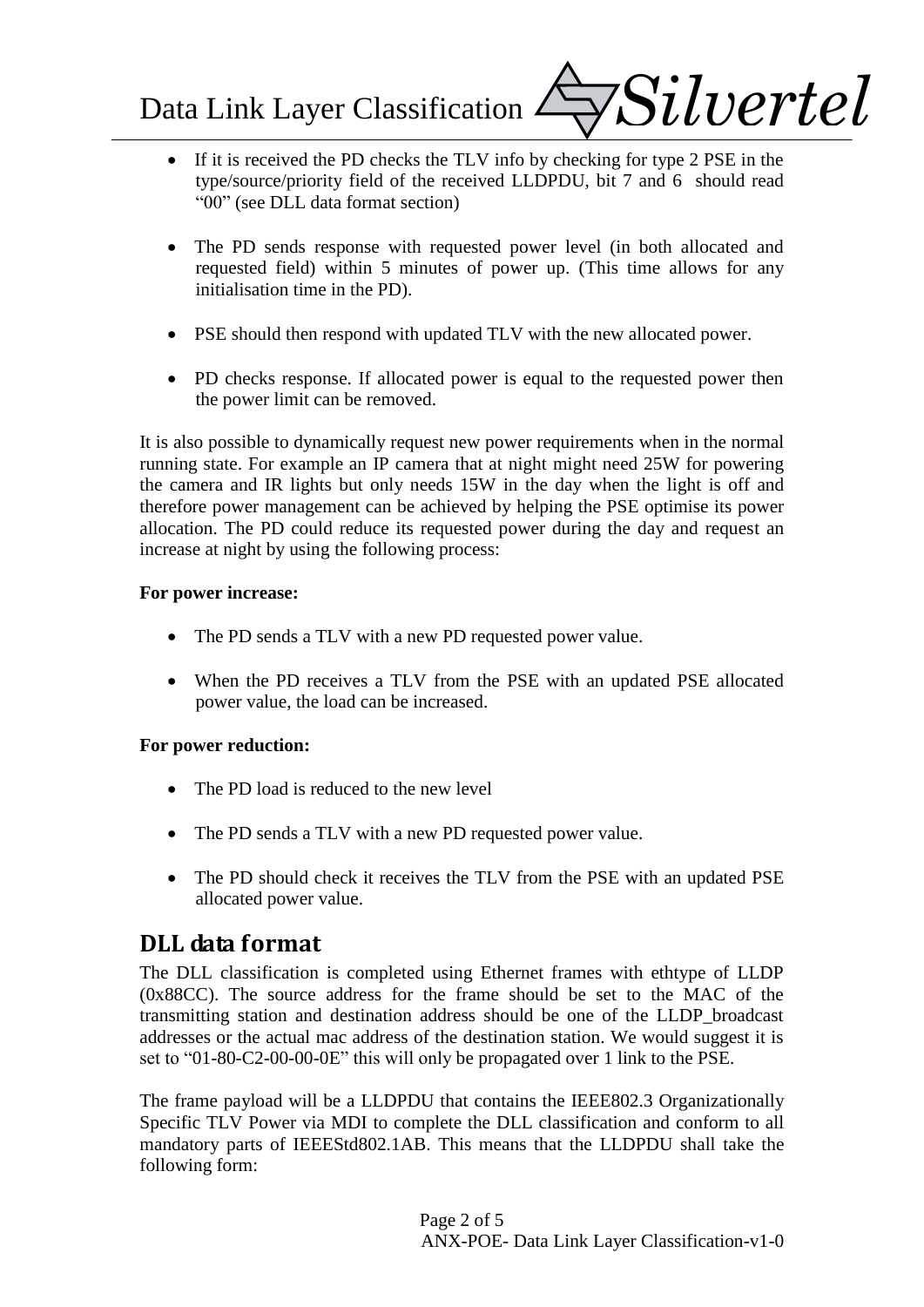Data Link Layer Classification



*Silvertel*



Note additional optional TLVs can also be included.

To follow the requirements of LLDP the system will regularly repeat the LLDPDU to keep the information stored in the PSE up to date. It is normal for this to be repeated 2-4 times per "time to live" time given in the LLPDDU.

The basic TLV format is as follows:



The mandatory TLVs formats and definitions can be found in section 8.5 of the IEEE Std 802.1AB and the IEEE802.3 Organizationally Specific Power via MDI TLV format as defined in IEEE802.3AT section 79.3.2. A basic example of them that could be used by the PD is:

#### **Chassis ID**



#### **Port ID**



Page 3 of 5 ANX-POE- Data Link Layer Classification-v1-0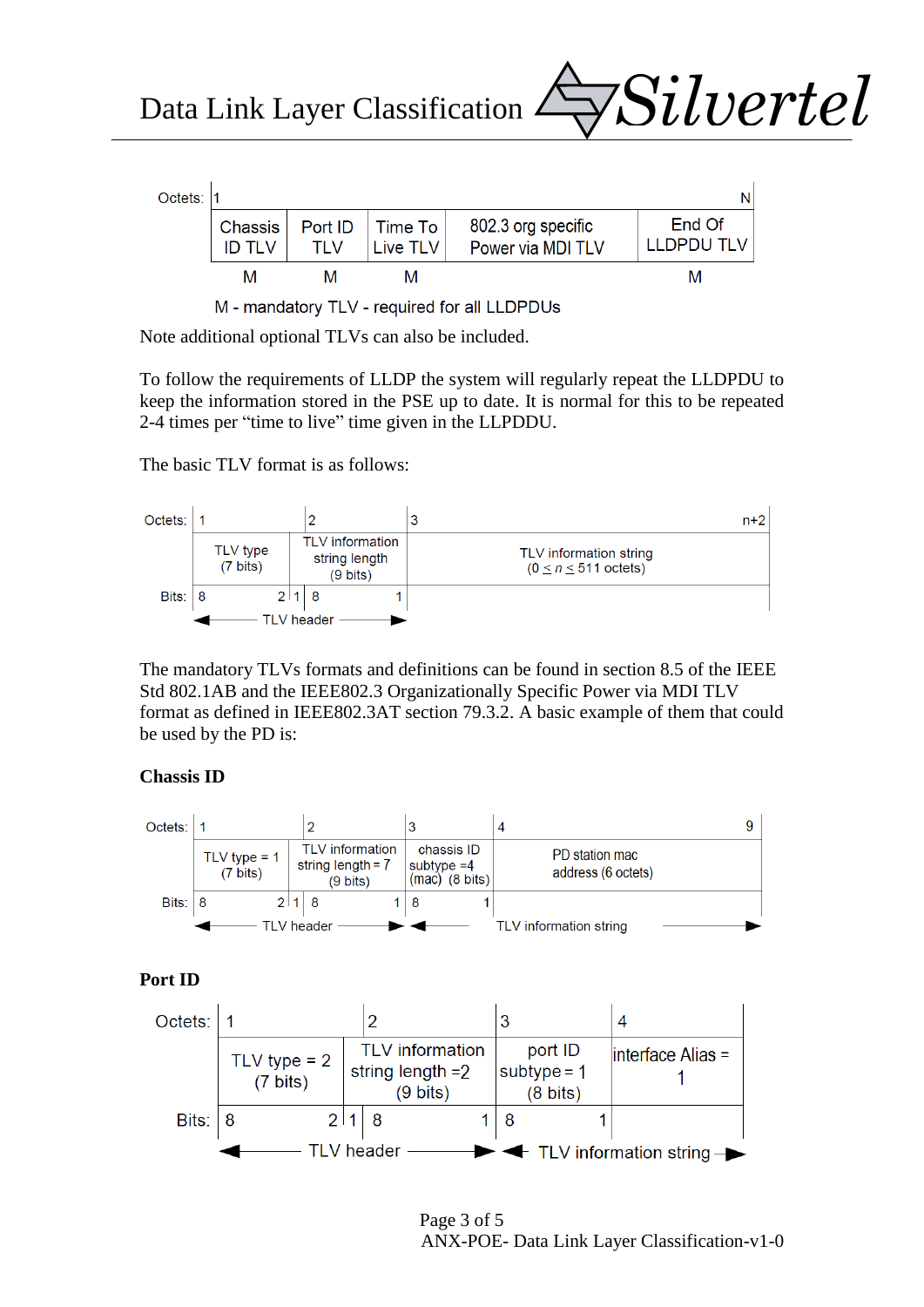

## **Time To Live**



# **IEEE802.3 Organizationally Specific Power via MDI TLV.**





- The length of this TLV is fixed and the first 4 octets are fixed.
- MDI power support which can be set to 0x00 for a PD
- PSE power pair which can be set to 0x00 for a PD
- Power class is set to 5 (class 4) to indicate you want more than 13W
- type/source/priority will be set according to the following table:

| Bit | <b>Function</b> | Value/meaning                                                                                                                        |  |  |
|-----|-----------------|--------------------------------------------------------------------------------------------------------------------------------------|--|--|
| 7:6 | power type      | $\mathbf{Z}$<br>$6\overline{6}$<br>$1 = Type 2 PD$<br>$\overline{0}$                                                                 |  |  |
| 5:4 | power source    | Where power type $=$ PD<br>$rac{5}{1}$<br>$1 = PSE$ and local<br>$0 =$ Reserved<br>$0 \quad 1 = PSE$<br>$0 \quad 0 = \text{Unknown}$ |  |  |
| 3:2 | Reserved        | Transmit as zero, ignore on receive                                                                                                  |  |  |
| 1:0 | power priority  | $\frac{0}{1} = \text{low}$<br>$0 = high$<br>$1 = critical$<br>$\mathbf{0}$<br>$0 =$ unknown (default)<br>0                           |  |  |

 PD requested power value and PSE allocated power value are used to set and negotiate the power level provided by the PSE. These values are modified during the negotiation process and the following formula can be used to determine the value.